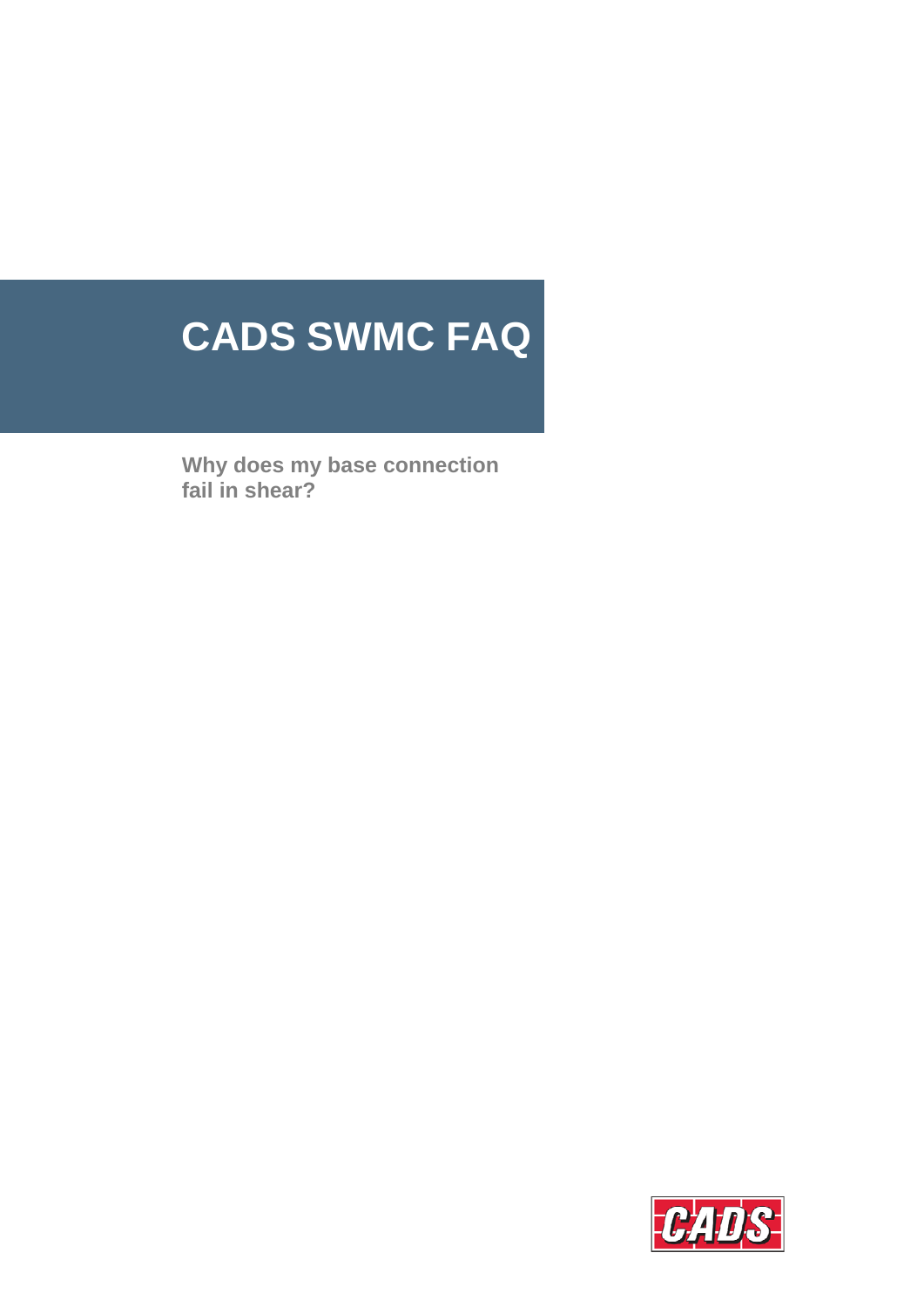

It is quite common to find that the default base connection has little or no shear resistance in one or more load combinations so it is desirable to understand why this may be so that appropriate action can be taken to achieve a connection that passes the design criteria.

**CADS Steelwork Moment Connections (SWMC)** relies on SCI/BCSA publication *P207/95 Joints in steel construction – moment connections* as its principal authority. Base connections are covered therein in section 6 pp 87-102 with shear transfer to the concrete considered on page 97.

Three mechanisms for shear transfer are discussed:-

- 1: Friction.
- 2: Side bearing or dowel action of the bolts in grout/concrete.
- 3: Shear key or recess.

CADS SWMC provides a further option 'reinforced concrete section analogy'

These options are discussed below.

#### **Friction resistance**

A friction coefficient value 0.30 is recommended. As the publication states that "in practice most moment connections are able to rely on friction", this is the default mechanism or calculation model provided in CADS SWMC. However, if the axial compression and moment are low the frictional shear resistance will be low and in cases of net tension, the frictional shear resistance will be zero. Unfortunately this situation is far more common than is implied in SCI-P-207/95.

#### **Reinforced concrete section analogy**

As a refinement of the friction model, CADS SWMC provides an alternative calculation called 'reinforced concrete section analogy'. In this model, the interface between the baseplate and the base is visualised as a rectangular reinforced concrete beam section with the tension side bolts treated as equivalent reinforcement bars taking into account their material properties and effective anchorage. The shear resistance of the equivalent section is calculated in accordance with BS 8110 clause 3.4.5 with no shear links. This alternative calculation delivers a modest increase in shear resistance compared with the simple friction model and this may be sufficient to justify some cases for which the friction method indicates failure by a small margin.

## **Bolt dowel action**

As stated in SCI-P-207/95, side bearing or dowel action is "difficult to depend on" when the bolts are placed in sleeves to provide positional tolerance for erection. In fact the grouting of bolt sleeves is so notoriously dependent on site workmanship and unreliable that CADS SWMC does not provide any resistance result from this source if sleeved anchor bolts have been specified as per default. To get a result it is necessary to specify bolts cast-in-situ or resin anchored in predrilled holes. The calculation is then done in accordance with p 97 of SCI-P-207/95 taking into account bolt edge distance within the concrete base.

#### **Shear key or recess.**

As stated in SCI-P-207/95, this is the safest option available in circumstances where high shear is combined with significant axial tension when using sleeved anchor bolts. The baseplate is solidly cast into a recess preformed in the base concrete. However, no published guidance appears to be available for calculating the resistance of a shear key. In SWMC it is assumed that the shear resistance of the recess is governed by the lesser of bearing resistance of the baseplate edge on the concrete / bedding material and shear resistance of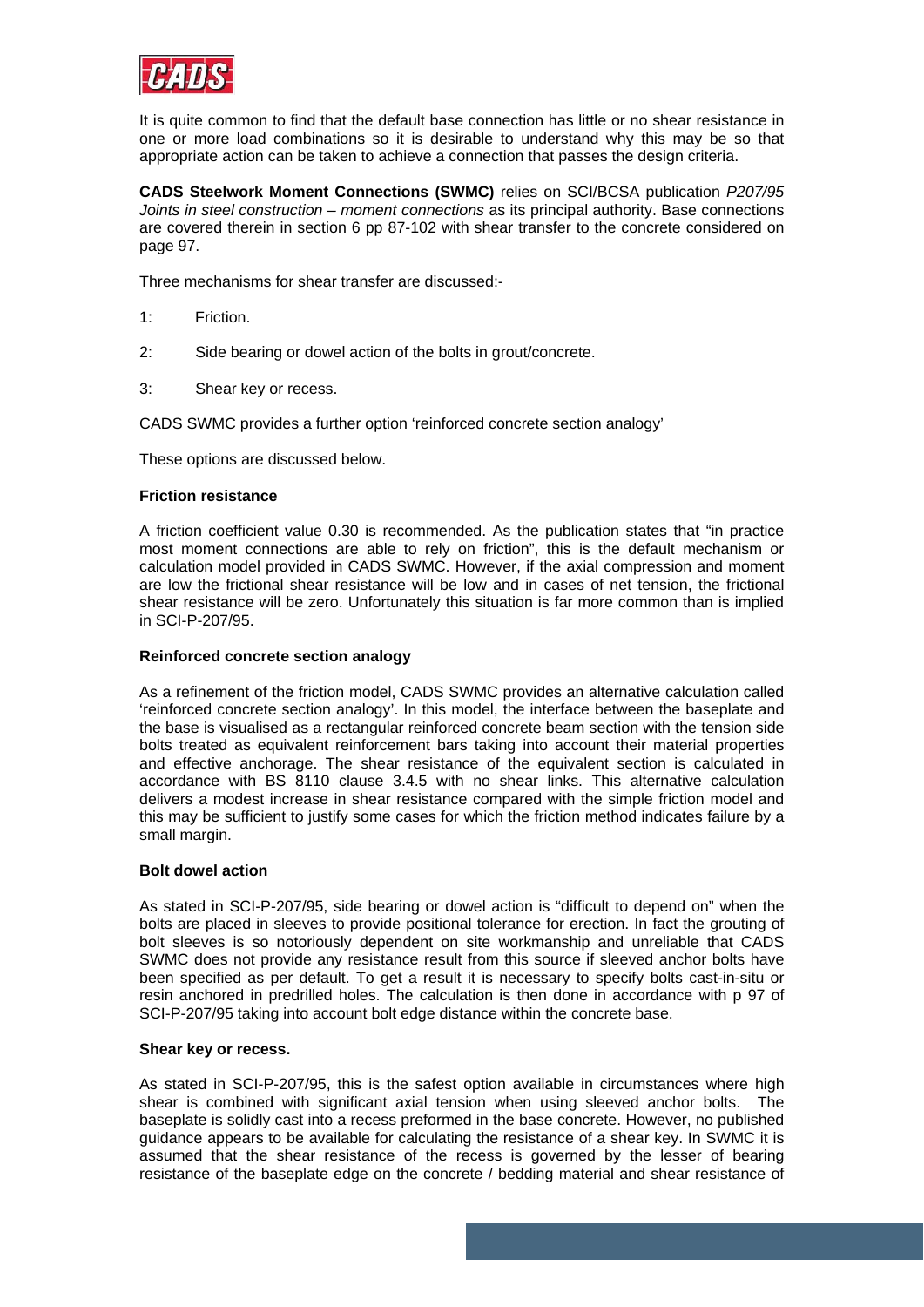

the failure surface lying between the baseplate and the base edge. Concrete above the baseplate, if present, is conservatively ignored.

## **Selecting the calculation options**

Select *Analysis > Analysis options.* Using the left/right toggle keys, locate and select the tab *Concrete.* The following dialog will appear:-

| CADS SW Moment Connections - Analysis And Design Options                           |                                                 |       |  |      |  |  |
|------------------------------------------------------------------------------------|-------------------------------------------------|-------|--|------|--|--|
| Bolts/welds   Plate/flange   Stress reductions   Concrete   Partial safety   1   1 |                                                 |       |  |      |  |  |
|                                                                                    | Concrete support resistance calculation options |       |  |      |  |  |
| For                                                                                | Option                                          |       |  |      |  |  |
| Anchorage                                                                          | Punching shear                                  |       |  |      |  |  |
| Basic shear                                                                        | <b>Friction resistance</b>                      |       |  | ŦF   |  |  |
| Embedment shear                                                                    | Yes                                             |       |  |      |  |  |
| Compression                                                                        | EC3 Annexe L (modified)                         |       |  |      |  |  |
|                                                                                    |                                                 |       |  |      |  |  |
|                                                                                    |                                                 |       |  |      |  |  |
|                                                                                    |                                                 |       |  |      |  |  |
|                                                                                    |                                                 |       |  |      |  |  |
|                                                                                    |                                                 |       |  |      |  |  |
| Select option for basic shear<br>resistance.                                       | Close                                           | Apply |  | Help |  |  |

Select the *Basic shear* options. The default selection 'Friction resistance' is highlighted and left/right toggle keys allow the three options to be viewed and selected.

Additional embedment shear resistance can be included or excluded by selecting Yes/No. This is useful for a quick check on the effect of removing a previously specified shear key.

Select *Close* or *Apply* to confirm the selections and remove any existing calculation results.

Obviously no embedment shear resistance will be returned unless a shear key embedment depth greater than the bedding thickness is entered in the *Support member – concrete* dialog.

Similarly, from the above discussion, it will be clear that no basic shear resistance will be returned if *Dowel action of bolts* is selected in conjunction with sleeved anchor bolts.

## **Editing the concrete and anchorage details**

Click on the *Support member* icon or select *Geometry > Supporting member.* This dialog has four tabs, the first of which is concerned with the concrete and bedding material properties.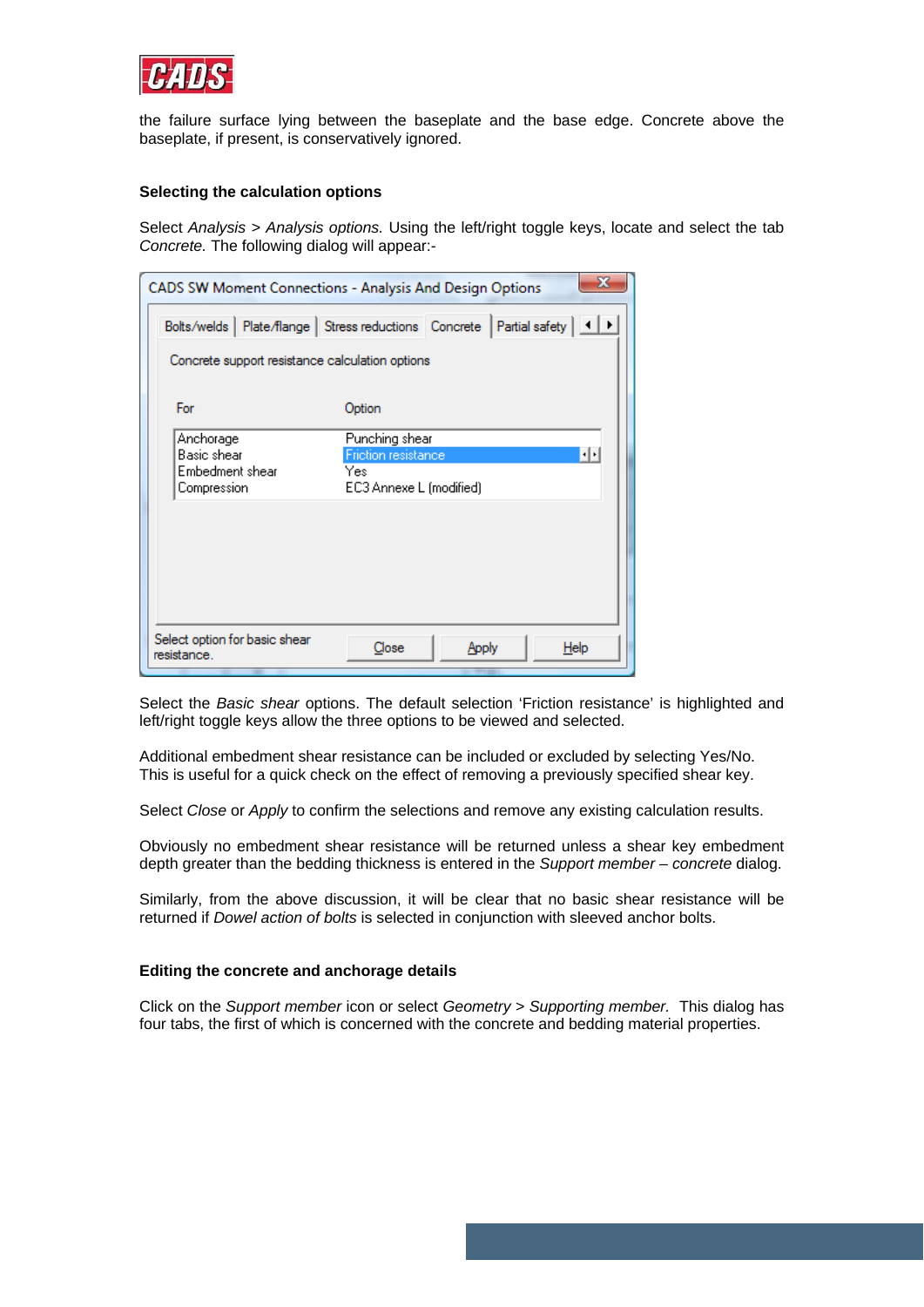

| <b>CADS SW Moment Connections - Concrete</b>                               | X                                  |  |  |  |
|----------------------------------------------------------------------------|------------------------------------|--|--|--|
| Dimensions and design strengths   Anchorage   Reinforcement  <br>Materials |                                    |  |  |  |
| Material strength parameters                                               |                                    |  |  |  |
| Concrete aggregate type<br>Normal Weight                                   |                                    |  |  |  |
| Shear strength redn. factor for lightwt. conc.                             | 1.00                               |  |  |  |
| Bond strength redn. factor for lightwt. conc.                              | 1.00                               |  |  |  |
| Concrete cube strength                                                     | 30.0                               |  |  |  |
| Concrete cylinder strength                                                 | 25.0                               |  |  |  |
| Bedding type<br>Dry packed fine concrete                                   | $\blacktriangledown$               |  |  |  |
| Bedding thickness                                                          | 75.0                               |  |  |  |
| Bedding cube strength                                                      | 12.0                               |  |  |  |
| Bedding cylinder strength                                                  | 5.0                                |  |  |  |
| Ready<br>Close                                                             | <b>Apply</b><br>$He$ <sub>lp</sub> |  |  |  |

For shear resistance at the underside of baseplate and bolt side bearing, the strength properties of the weaker material are adopted. The default bedding material is relatively weak to reflect uncontrolled site construction. Selecting a stronger bedding material to match the base concrete will result in higher embedment and dowel resistance and may enhance the reinforced concrete section analogy result.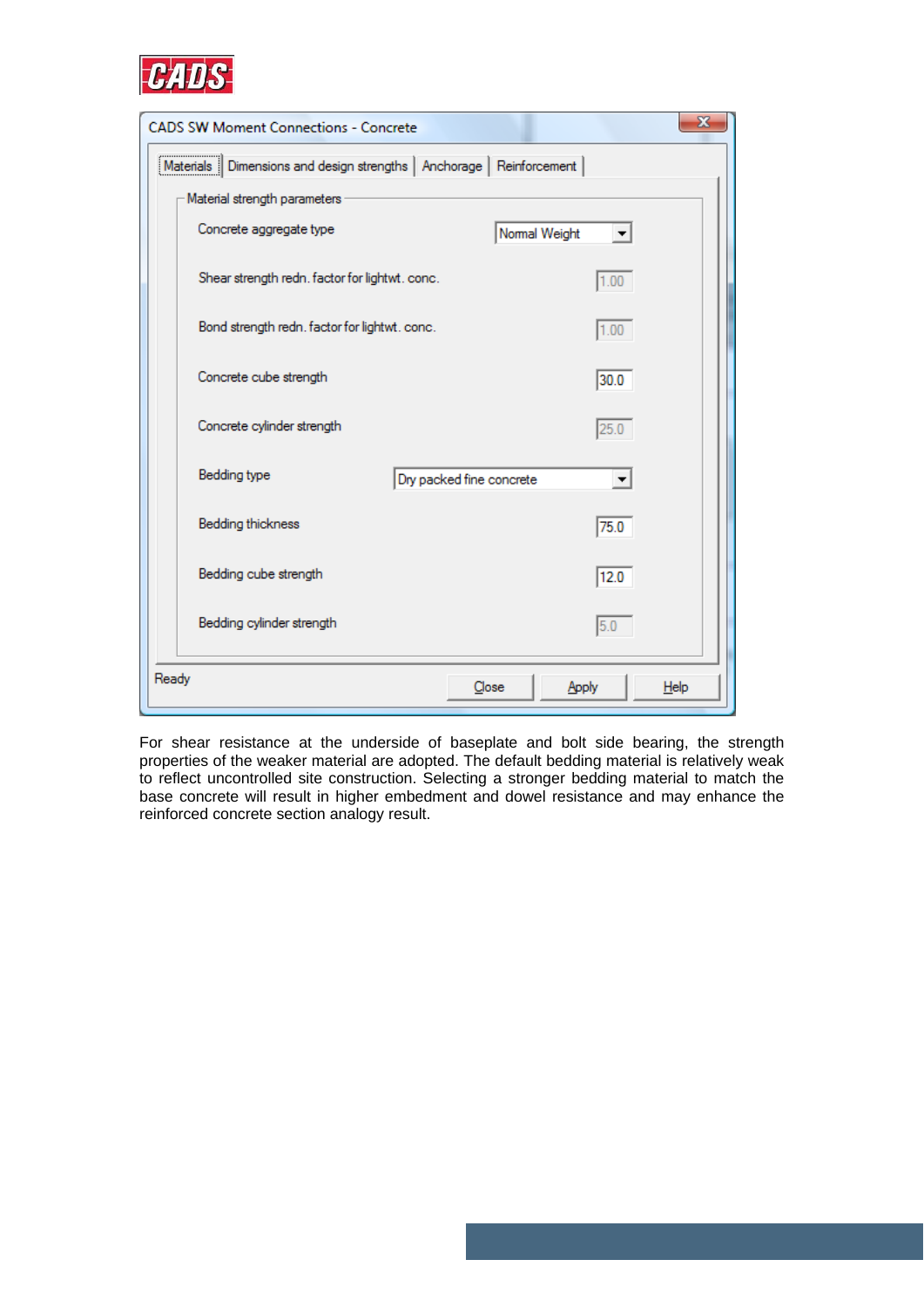

| <b>CADS SW Moment Connections - Concrete</b>                           |       | X                  |  |  |  |  |
|------------------------------------------------------------------------|-------|--------------------|--|--|--|--|
| Materials [Dimensions and design strengths ] Anchorage   Reinforcement |       |                    |  |  |  |  |
| Concrete support dimensions                                            |       |                    |  |  |  |  |
| <b>Thickness</b>                                                       | 1000  |                    |  |  |  |  |
| Depth of baseplate recess                                              | 0     |                    |  |  |  |  |
| Left edge to centre                                                    | 1000  |                    |  |  |  |  |
| Right edge to centre                                                   | 1000  |                    |  |  |  |  |
| Center web to near edge                                                | 1000  |                    |  |  |  |  |
| Center web to far edge                                                 | 1000  |                    |  |  |  |  |
| Bearing enhancement factor                                             | 1.00  |                    |  |  |  |  |
| Concrete bearing strength                                              | 18.00 |                    |  |  |  |  |
| Bedding bearing strength                                               | 7.20  |                    |  |  |  |  |
| Resultant bearing strength                                             | 7.20  |                    |  |  |  |  |
| Design friction coefficient                                            | 0.30  |                    |  |  |  |  |
| Ready                                                                  | Close | He<br><b>Apply</b> |  |  |  |  |

In this dialog page most of the inputs like 'depth of baseplate recess' are self explanatory but some have particular influence on base shear resistance. The four subsequent input fields define the proximity of the column and its baseplate and bolts to the edges of the base. The default values are for a typical 2m x 2m x 1m thick plain concrete base and are not the result of base design. Before the design is finalised the actual base dimensions should be substituted and the connection recalculated because the edge distances not only affect the shear results for the bolt dowel action model (if selected) and embedment shear resistance but also the pull out tension resistance. Note that the default value of the design friction coefficient is 0.30 in accordance with SCI-P-207/95. This can be varied in the range 0.15 to 0.60 as a user option if reliable data is available to justify it.

The *Anchorage* page shown below currently provides a choice of anchorage systems - *Sleeved with anchor plate* and *Cast in-situ/resin bonded* (without anchor plate). The latter will eventually be split into two categories so that allowance can be made for anchor plates with cast in-situ bolts. As noted earlier, the *Bolt dowel action* model is incompatible with sleeved bolts and will result in zero basic shear resistance. The remaining information input on this page directly affects the pull-out or tension resistance of individual bolts and groups and indirectly the shear resistance calculated by the *Reinforced concrete section analogy* method. Note that the strength properties of the bolts themselves is defined separately in the *Bolts > Bolt details* page which is common to the other connection types covered by SWMC.

The *Reinforcement* page may be used to add or allow for existing top face reinforcement to augment the pull-out resistance of bolts calculated using the default *Punching shear* model. This may in turn affect the shear resistance calculated by the *Reinforced concrete section analogy* method. Note that by default no base reinforcement is provided.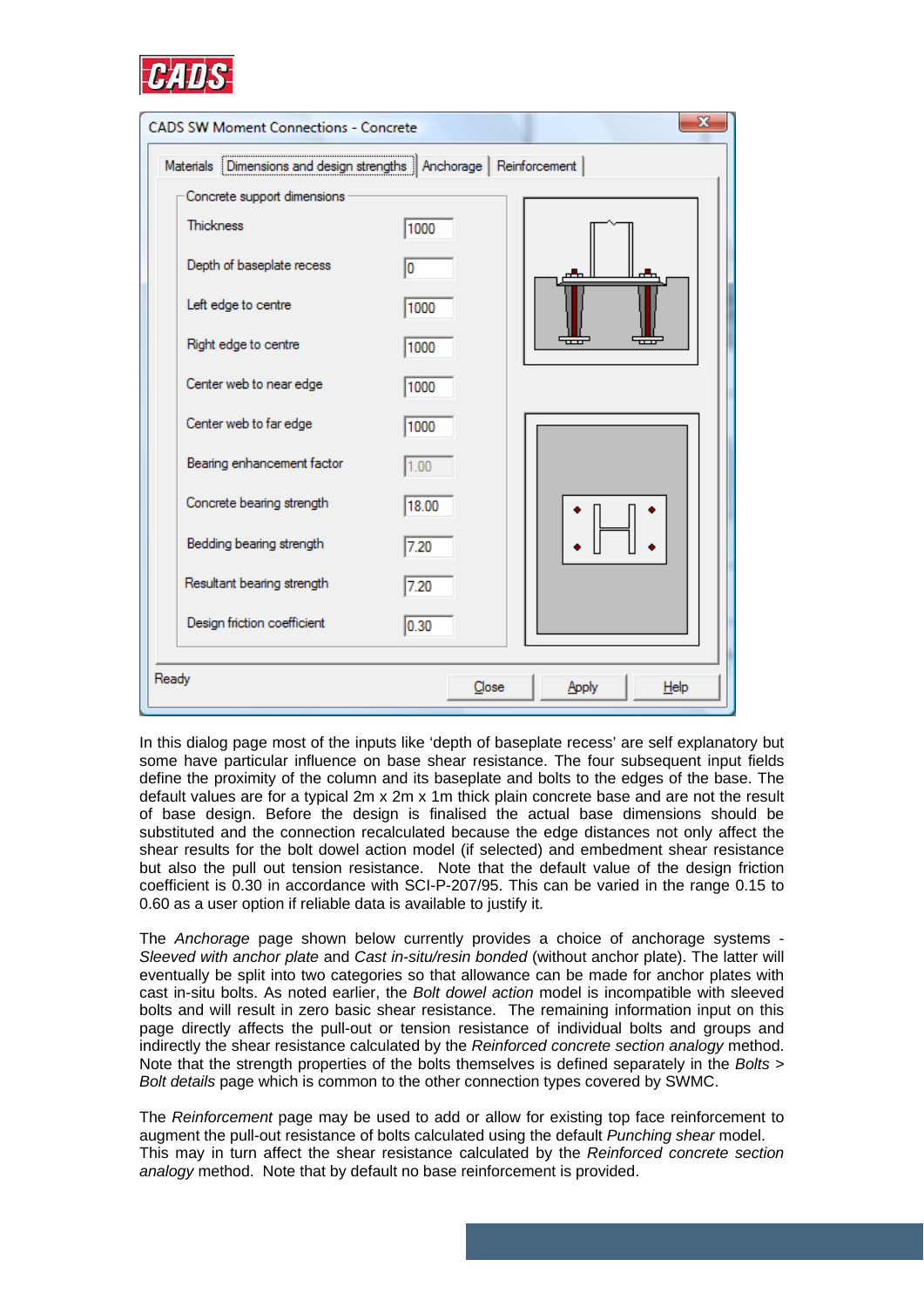

| <b>CADS SW Moment Connections - Concrete</b>            |       | x             |
|---------------------------------------------------------|-------|---------------|
| Materials   Dimensions and design strengths   Anchorage |       | Reinforcement |
| Concrete support bolt anchorage details -               |       |               |
| Type of anchorage<br>Sleeved/anchor plate               | ▼     |               |
| Bolt/anchor details                                     |       |               |
| Anchor plate thickness                                  | 12.5  |               |
| Anchor plate steel<br>grade S275                        |       |               |
| Anchor plate edge dist.                                 | 50.0  |               |
| Min. dia. sleeve or pocket                              | 40.0  |               |
| Length of anchor/bolt                                   | 300   |               |
| Anchor/bolt projection<br>Nett embedment                | 90.0  |               |
|                                                         | 197.5 |               |
| Concrete bond type<br>Plain bar                         |       |               |
| Concrete bond design strength                           | 1.50  |               |
| Bearing enhancement factor                              | 1.33  |               |
| Anchor plate to conc. bearing strength                  | 23.94 |               |
| Ready                                                   | Close | Apply<br>Help |

# **Results**

The base shear resistance results in common with all other aspects of a connection analysis may be explored on-screen or presented as print-out. The illustration below shows the *Main summary results* in terms of applied effects, resistances, utilisation ratios and status and the critical load combination for each effect. This connection fails only in shear, but decisively so with zero shear resistance in load combination 9: D + WLIP.

Use the vertical toggles to select the relevant load combination and the detailed results page *Connection shear resistance.* Press the *Display* button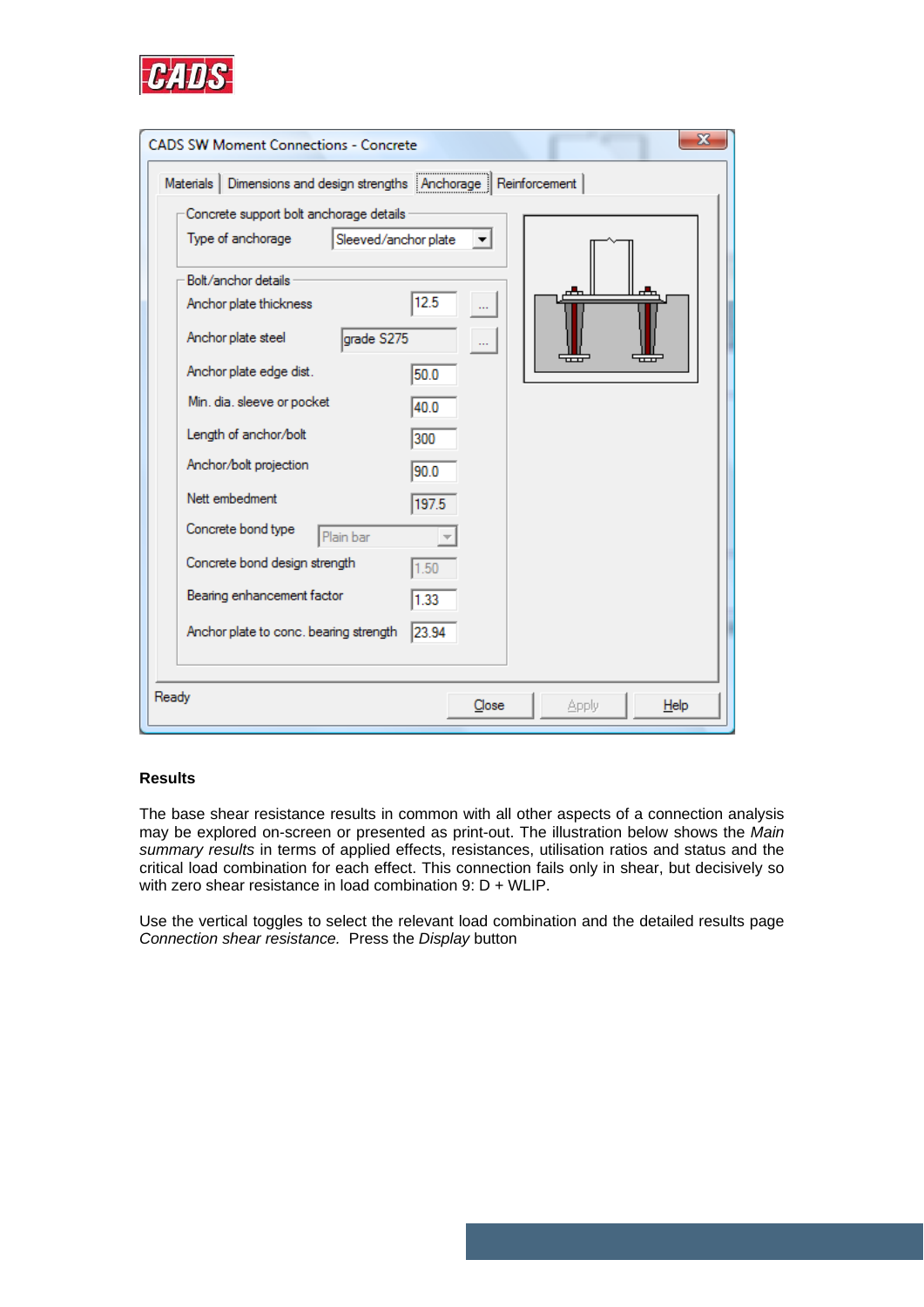

| $\overline{\mathbf{x}}$<br><b>CADS SW Moment Connections - Results</b>                           |                                 |                                                                     |                                             |                                             |                                         |                                                |  |
|--------------------------------------------------------------------------------------------------|---------------------------------|---------------------------------------------------------------------|---------------------------------------------|---------------------------------------------|-----------------------------------------|------------------------------------------------|--|
| Main summary results                                                                             |                                 |                                                                     |                                             |                                             |                                         |                                                |  |
| Effect                                                                                           | Units                           | Load<br>comb.                                                       | Required<br>value                           | Resistance<br>value                         | Utilisation<br>ratio                    | <b>Status</b><br>report                        |  |
| Connected member                                                                                 |                                 |                                                                     |                                             |                                             |                                         | Failed                                         |  |
| Shear:<br>Axial compression :<br>Axial tension :<br>Clockwise moment :<br>Anticlockwise moment : | kN.<br>kN.<br>kN<br>kNm<br>kNm. | $D + W LIP$<br>D+I+WNIS<br>$D + W LIP$<br>$D + WRIP$<br>$D + W LIP$ | 25.31<br>174.34<br>100.36<br>31.56<br>41.57 | 0.00.<br>844.74<br>216.90<br>76.36<br>64.40 | >10<br>0.206<br>0.463<br>0.413<br>0.646 | Failed<br>Passed<br>Passed<br>Passed<br>Passed |  |
| <b>List of Result Screens</b>                                                                    |                                 |                                                                     |                                             |                                             |                                         | Details                                        |  |
| Connection shear resistance                                                                      |                                 |                                                                     |                                             |                                             | <b>Load Combination</b>                 |                                                |  |
| Connection resistance moments                                                                    |                                 |                                                                     | ∸                                           | $D + WLIP$                                  |                                         |                                                |  |
| Connection shear resistance<br>Main Summary Results<br>Plate-flange spans and widths             |                                 |                                                                     |                                             |                                             | $\frac{1}{2}$  9                        | Display                                        |  |
| Use up, down, left and right keys                                                                |                                 |                                                                     |                                             | Close                                       | <b>Apply</b>                            | Help                                           |  |

Use the vertical toggle to select the relevant load combination and the detailed results page *Connection shear resistance.* Press the *Display* button to produce the following page:-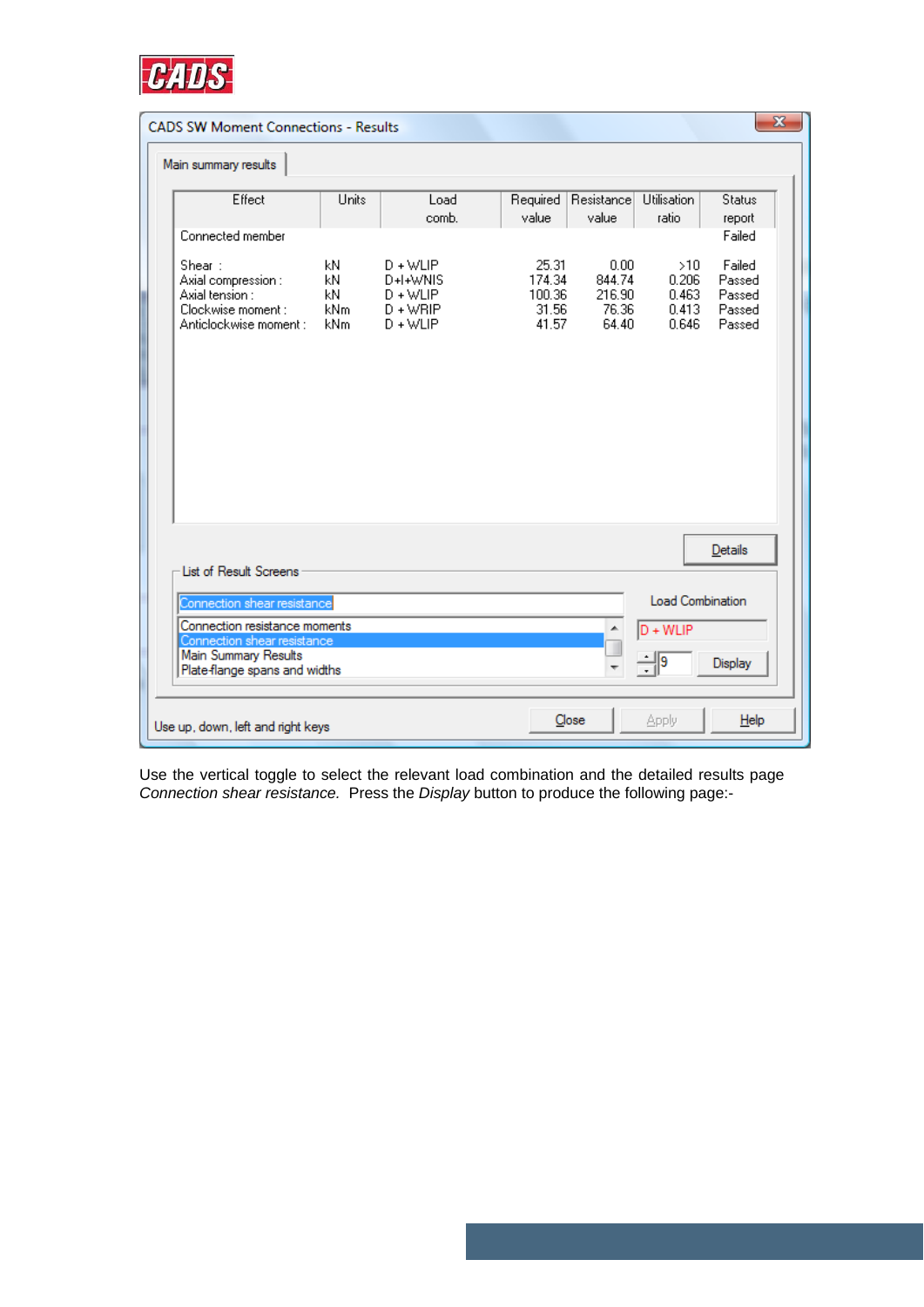

| Connection shear resistance                                                                                                                                                                                                                                                                                                                                                                                                                                                                                              |                                                                                                            |                                                          |
|--------------------------------------------------------------------------------------------------------------------------------------------------------------------------------------------------------------------------------------------------------------------------------------------------------------------------------------------------------------------------------------------------------------------------------------------------------------------------------------------------------------------------|------------------------------------------------------------------------------------------------------------|----------------------------------------------------------|
|                                                                                                                                                                                                                                                                                                                                                                                                                                                                                                                          | $Load comb. D + WLIP$                                                                                      |                                                          |
| Side of connection                                                                                                                                                                                                                                                                                                                                                                                                                                                                                                       | Right                                                                                                      | Units                                                    |
| Holed support flange / web local shear resistance:<br>Holed web doubler plate local shear resistance:<br>Holed support + plate local shear resistance:<br>Holed end plate local shear resistance:<br>Web shear resistance:<br>Web - end plate weld resistance:<br>Bolt - plates shear - bearing resistance:<br>Concrete connection shear resistance:<br>Resultant shear resistance:<br>Applied shear force:<br>Connection shear utilisation<br>Bolt shear / slip / bearing utilisation:<br>Number of bolt rows utilised: | n/a<br>0.00.<br>n/a.<br>5106.60<br>1044.00<br>1044.00<br>369.26<br>0.00<br>0.00<br>$-25.31$<br>>10<br>0.07 | kN<br>kN<br>kN<br>kN<br>kN<br>kN<br>kΝ<br>kN<br>kN<br>kN |
| Details                                                                                                                                                                                                                                                                                                                                                                                                                                                                                                                  | Close                                                                                                      | Help                                                     |

This page provides the shear resistance of each component in the shear load path.

Clearly the steel components are not critical and resistance is governed by the concrete interface.

Select this line and press the *Details* button for more information as shown below.

| Concrete - anchor bolts shear resistance                                   |                 |                         |  |
|----------------------------------------------------------------------------|-----------------|-------------------------|--|
| Load comb, $D + WLP$                                                       |                 |                         |  |
| Component                                                                  | Value           | Units                   |  |
| Concrete face - shear resistance model:                                    | Friction res.   |                         |  |
| - embedment shear resistance option:                                       | Yes             |                         |  |
| Effective embedment of baseplate:                                          | 0.00            | mm                      |  |
| Effective edge distance of baseplate:                                      | 619.00          | mm                      |  |
| Res. due to plate embed. - bearing on concrete/bedding:                    | 0.00            | kN.                     |  |
| - concrete shear:                                                          | 0.00            | kΝ                      |  |
| - resultant: I                                                             | 0.00            | kN                      |  |
| Approximate compression on interface:                                      | 0.00            | kN.                     |  |
| Resistance due to friction:                                                | 0.00            | kN                      |  |
| Res, due to bolt - concrete side bearing/dowel action:                     | n/a.            | kN                      |  |
| RC section analogy - equivalent cube strength:<br>- effective shear width: | 12.00<br>260.00 | N/mm <sup>2</sup><br>mm |  |
|                                                                            | Close           | Help                    |  |

This clearly shows that the approximate compression on the interface including axial and bending effects is zero for this load combination and therefore shear resistance based on friction is zero.